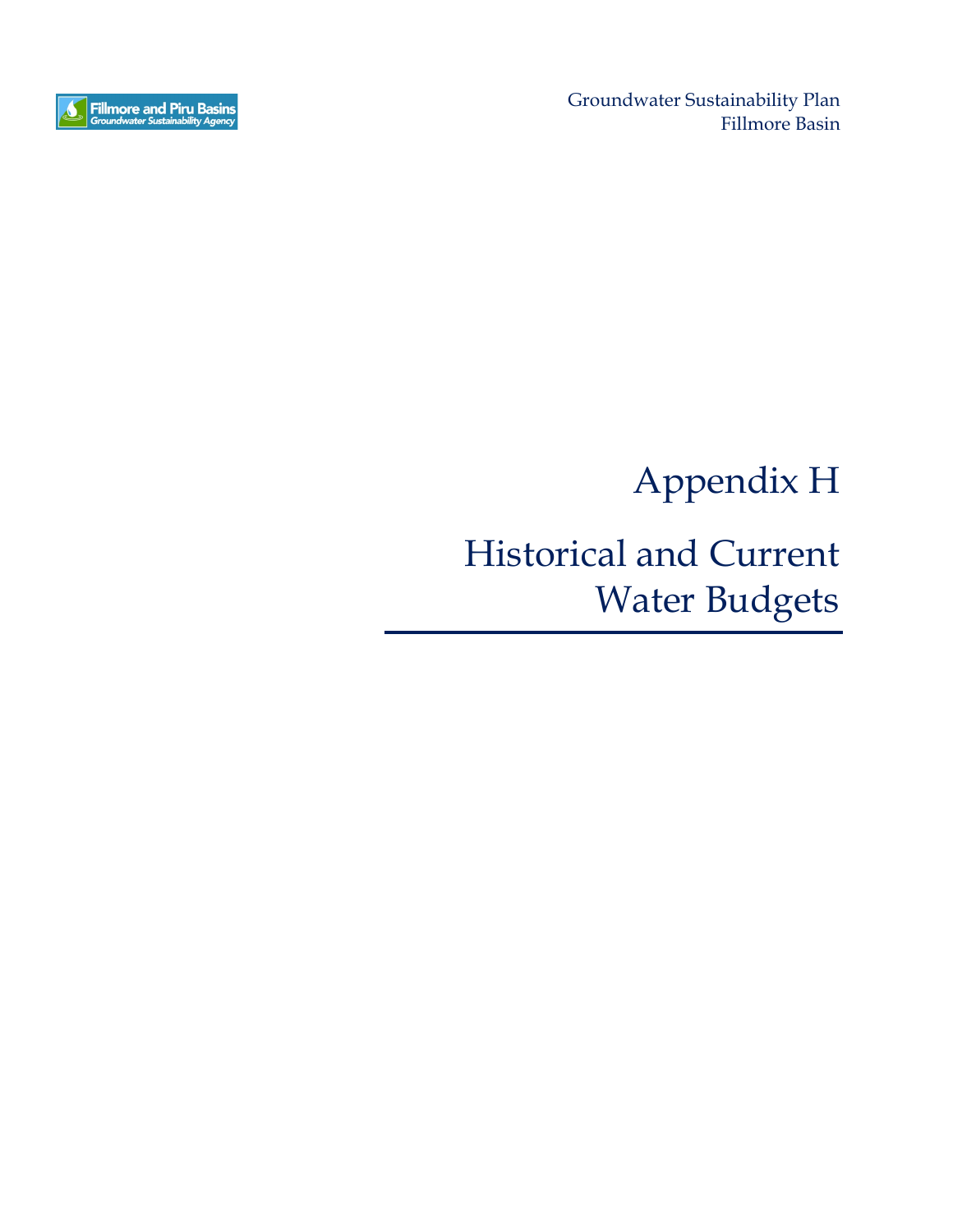

Groundwater Sustainability Plan Fillmore Basin

Appendix H-1

Historical and Current Annual Surface Water Budget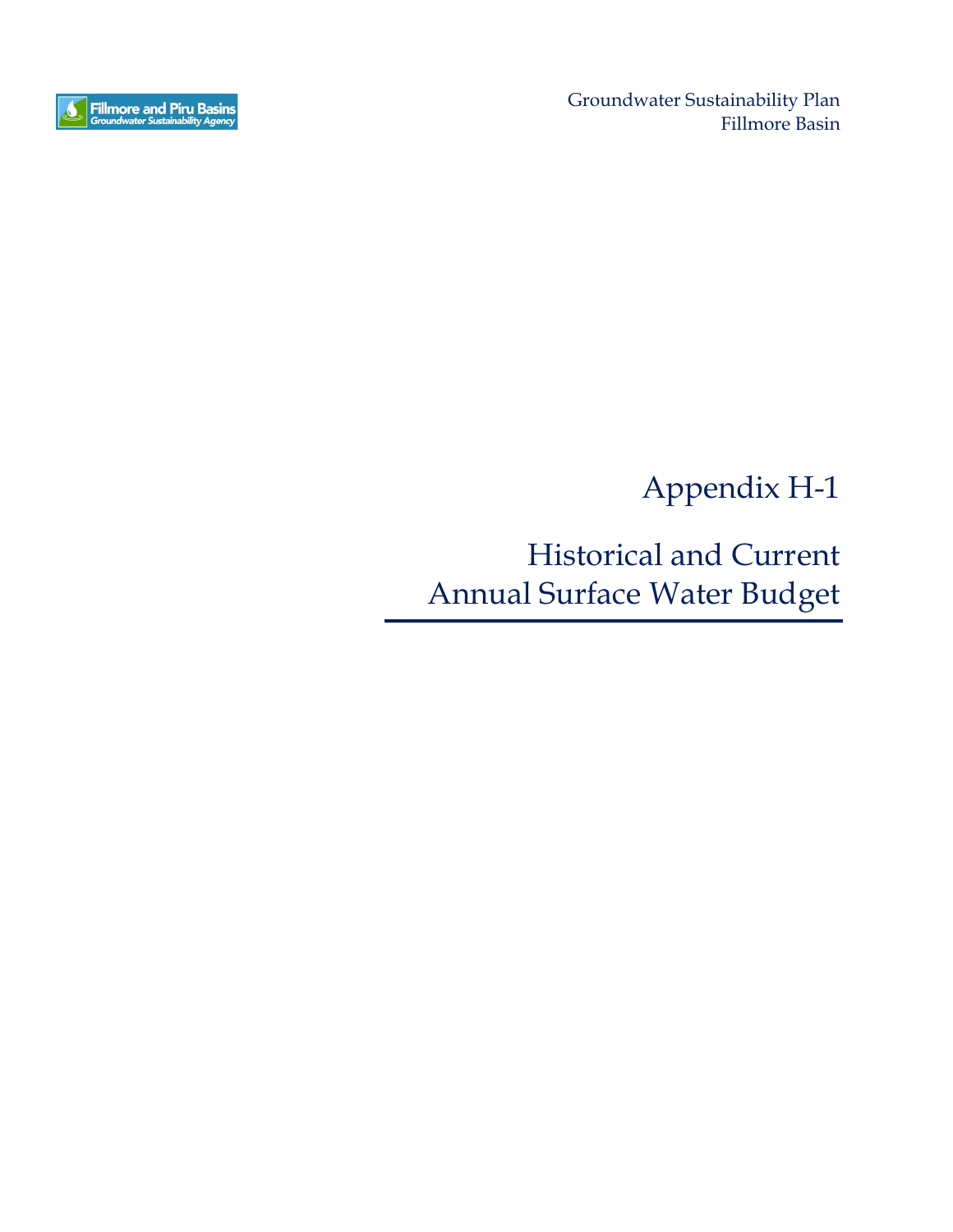|       |                     |              | <b>Inflows</b>    | <b>Outflows</b> | <b>Inflows</b>           |                 |  |
|-------|---------------------|--------------|-------------------|-----------------|--------------------------|-----------------|--|
| Water |                     | <b>Sespe</b> | Santa Clara River | Pole            | <b>Santa Clara River</b> |                 |  |
| Year  | <b>Type</b>         | <b>Creek</b> | (from Piru)       | <b>Creek</b>    | (to Santa Paula)         | <b>Outflows</b> |  |
| 1988  | Dry                 | 46,701       | 687               | 12,169          | $-72,462$                | 12,905          |  |
| 1989  | Dry                 | 14,145       | 461               | 8,510           | $-30,185$                | 7,070           |  |
| 1990  | <b>Critical</b>     | 4,465        | 196               | 746             | $-12,970$                | 7,563           |  |
| 1991  | Dry                 | 78,093       | 732               | 21,423          | $-100,892$               | 643             |  |
| 1992  | Wet                 | 203,648      | 2,166             | 67,169          | $-260,137$               | $-12,847$       |  |
| 1993  | Wet                 | 460,968      | 4,578             | 229,354         | $-703,454$               | 8,554           |  |
| 1994  | Above Normal        | 28,845       | 4,701             | 36,368          | $-93,003$                | 23,090          |  |
| 1995  | Wet                 | 332,734      | 12,759            | 117,371         | $-505,381$               | 42,517          |  |
| 1996  | Above Normal        | 29,947       | 1,948             | 28,796          | $-87,822$                | 27,131          |  |
| 1997  | <b>Below Normal</b> | 80,970       | 1,473             | 21,928          | $-126,572$               | 22,200          |  |
| 1998  | Wet                 | 386,503      | 6,468             | 259,158         | $-697,457$               | 45,328          |  |
| 1999  | Wet                 | 22,665       | 1,152             | 29,933          | $-81,776$                | 28,027          |  |
| 2000  | Dry                 | 44,231       | 1,043             | 27,837          | $-88,631$                | 15,521          |  |
| 2001  | <b>Above Normal</b> | 145,439      | 2,753             | 48,454          | $-213,991$               | 17,345          |  |
| 2002  | Critical            | 7,661        | 525               | 32,596          | $-55,479$                | 14,697          |  |
| 2003  | <b>Below Normal</b> | 52,213       | 683               | 16,717          | $-79,777$                | 10,164          |  |
| 2004  | <b>Below Normal</b> | 28,919       | 1,149             | 9,106           | $-50,245$                | 11,072          |  |
| 2005  | Wet                 | 541,667      | 12,881            | 400,598         | $-997,965$               | 42,819          |  |
| 2006  | Wet                 | 152,871      | 2,023             | 49,941          | $-239,125$               | 34,289          |  |
| 2007  | Critical            | 11,013       | 373               | 23,382          | $-56,333$                | 21,565          |  |
| 2008  | <b>Critical</b>     | 137,048      | 1,490             | 43,937          | $-198,016$               | 15,541          |  |
| 2009  | <b>Below Normal</b> | 28,645       | 484               | 30,248          | $-73,127$                | 13,750          |  |
| 2010  | Above Normal        | 71,584       | 668               | 23,114          | $-110,769$               | 15,403          |  |
| 2011  | Wet                 | 158,553      | 1,036             | 48,170          | $-231,034$               | 23,275          |  |
| 2012  | <b>Below Normal</b> | 15,183       | 962               | 24,437          | $-60,889$                | 20,307          |  |
| 2013  | Critical            | 4,316        | 107               | 12,222          | $-29,662$                | 13,018          |  |
| 2014  | Critical            | 18,583       | 108               | 3,007           | $-26,714$                | 5,016           |  |
| 2015  | <b>Critical</b>     | 8,556        | 191               | 3,522           | $-13,865$                | 1,596           |  |
| 2016  | Critical            | 6,615        | 28                | 2,012           | $-9,551$                 | 897             |  |
| 2017  | <b>Below Normal</b> | 94,766       | 2,747             | 35,899          | $-126,990$               | $-6,422$        |  |
| 2018  | Dry                 | 17,653       | 156               | 1,013           | $-16,718$                | $-2,105$        |  |
| 2019  | Above Normal        | 143,365      | 1,842             | 47,834          | $-177,241$               | $-15,801$       |  |

Surface Water Budget

Notes:

‐ Flows are in acre‐feet/year (AFY), based on values from United (2021a).

- Water year types are based on those provided by DWR (2018a). The example of 1 and 2018a and 2018a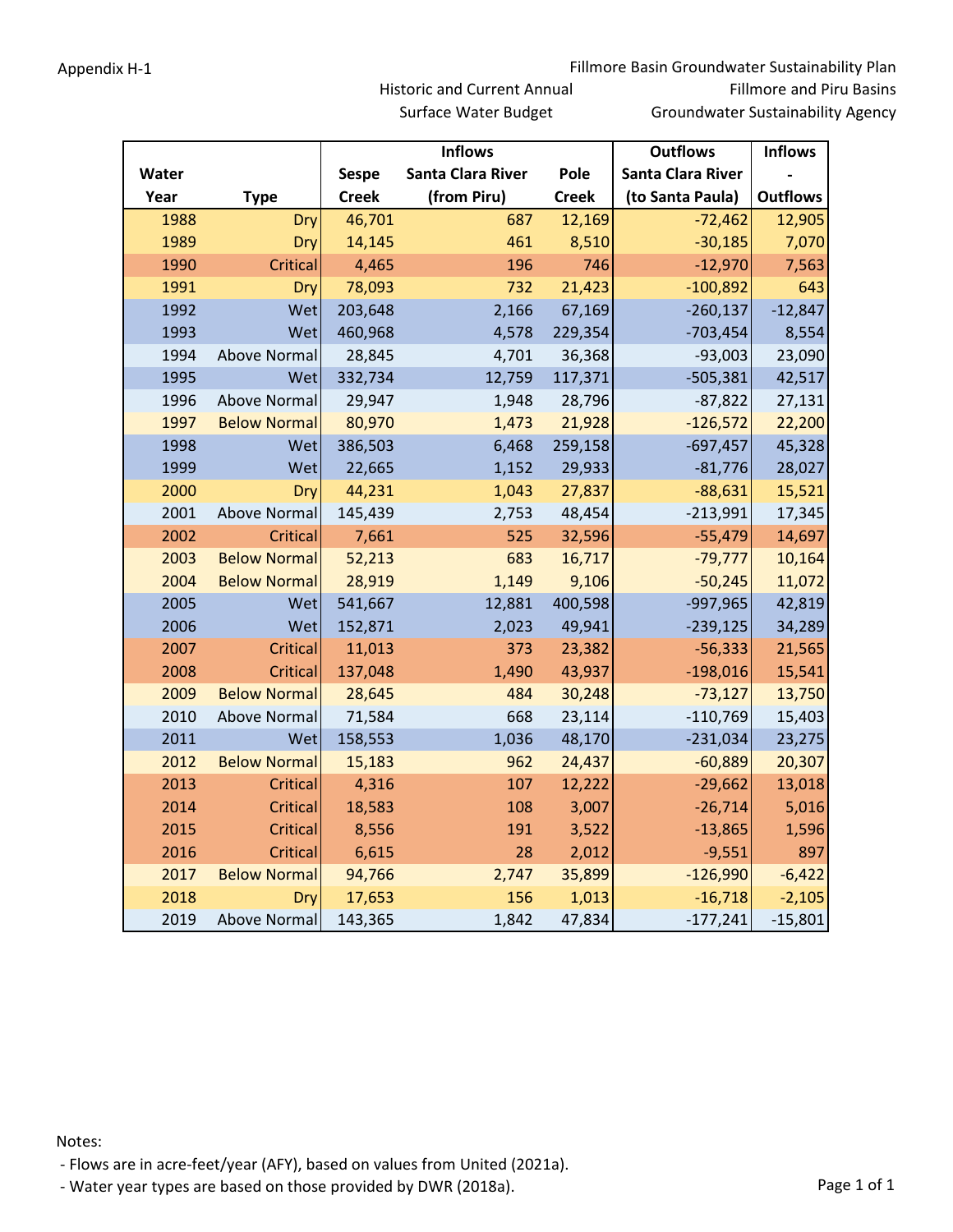

Groundwater Sustainability Plan Fillmore Basin

Appendix H-2

Historical and Current Annual Groundwater Budget